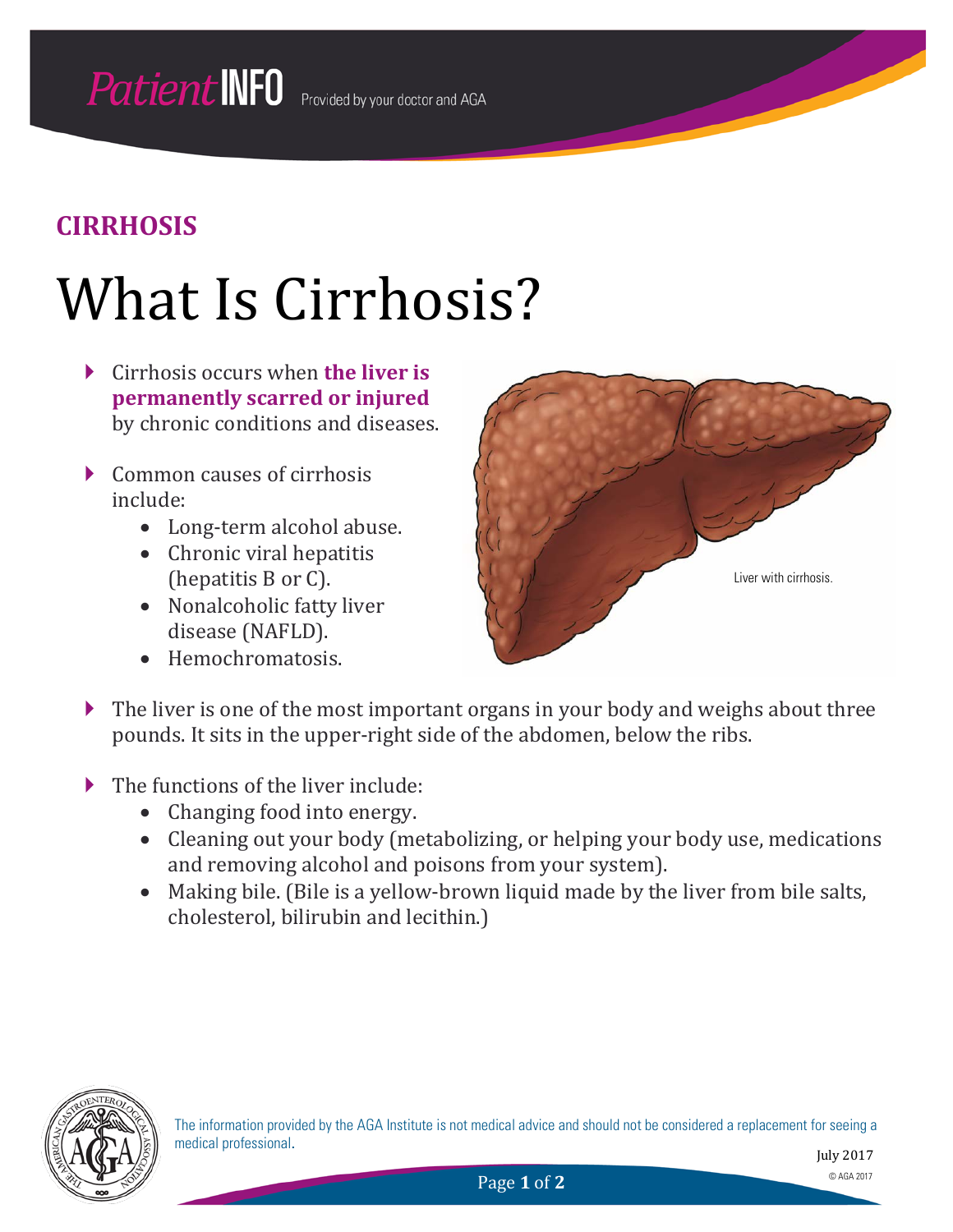

- The scar tissue that forms in cirrhosis harms the structure of the liver, blocking the flow of blood through the organ.
- There are many ways to manage advanced cirrhosis:
	- Treat the underlying disease.
	- Avoid alcohol.
	- Practice good nutrition.
	- Work closely with a doctor.
	- Anticipate and treat complications.



The information provided by the AGA Institute is not medical advice and should not be considered a replacement for seeing a medical professional.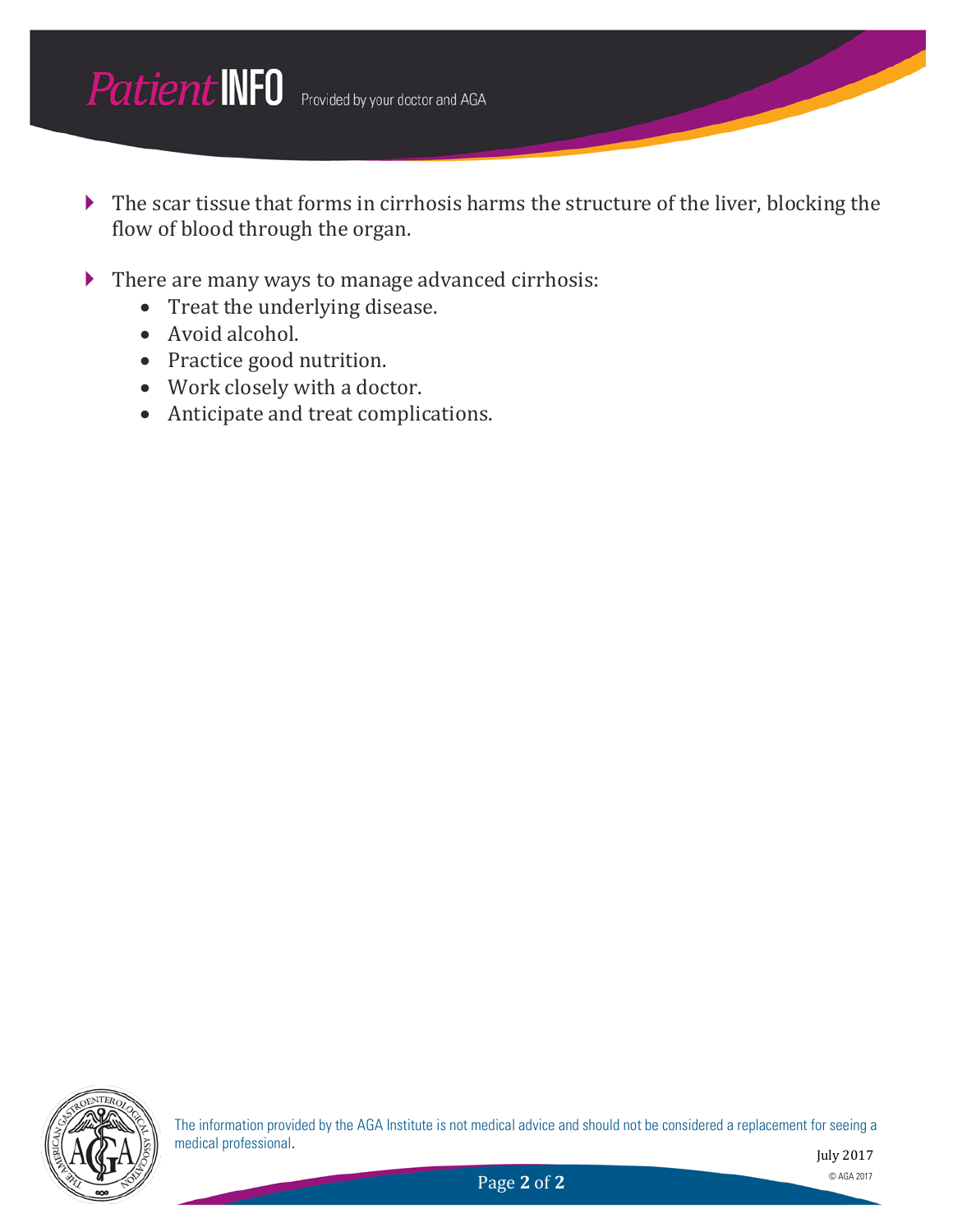## Symptoms

Patients with cirrhosis **often have few symptoms at first**. The two major problems that end up causing symptoms are loss of working liver cells and distortion of the liver caused by scarring. Patients may have:

- Extreme tiredness.
- Weakness.
- Loss of appetite, often with upset belly and weight loss.
- Water building up in the legs (edema) or belly (ascites).
- Easy bruising or bleeding.
- For females, absent or rare periods not related to menopause.
- For men, loss of sex drive or tender, enlarged breasts.

### **Late-Stage or Advanced Cirrhosis**

Symptoms include:

- Yellow skin, called jaundice.
- Intense itching.
- Trouble digesting certain proteins, resulting in unsafe levels of ammonia in the blood (hepatic encephalopathy), which can cause:
	- Mild sleep disturbances.
	- Trouble focusing.
	- Unresponsiveness.
	- Coma.
- Vomiting blood due to bleeding from the stomach or esophagus.

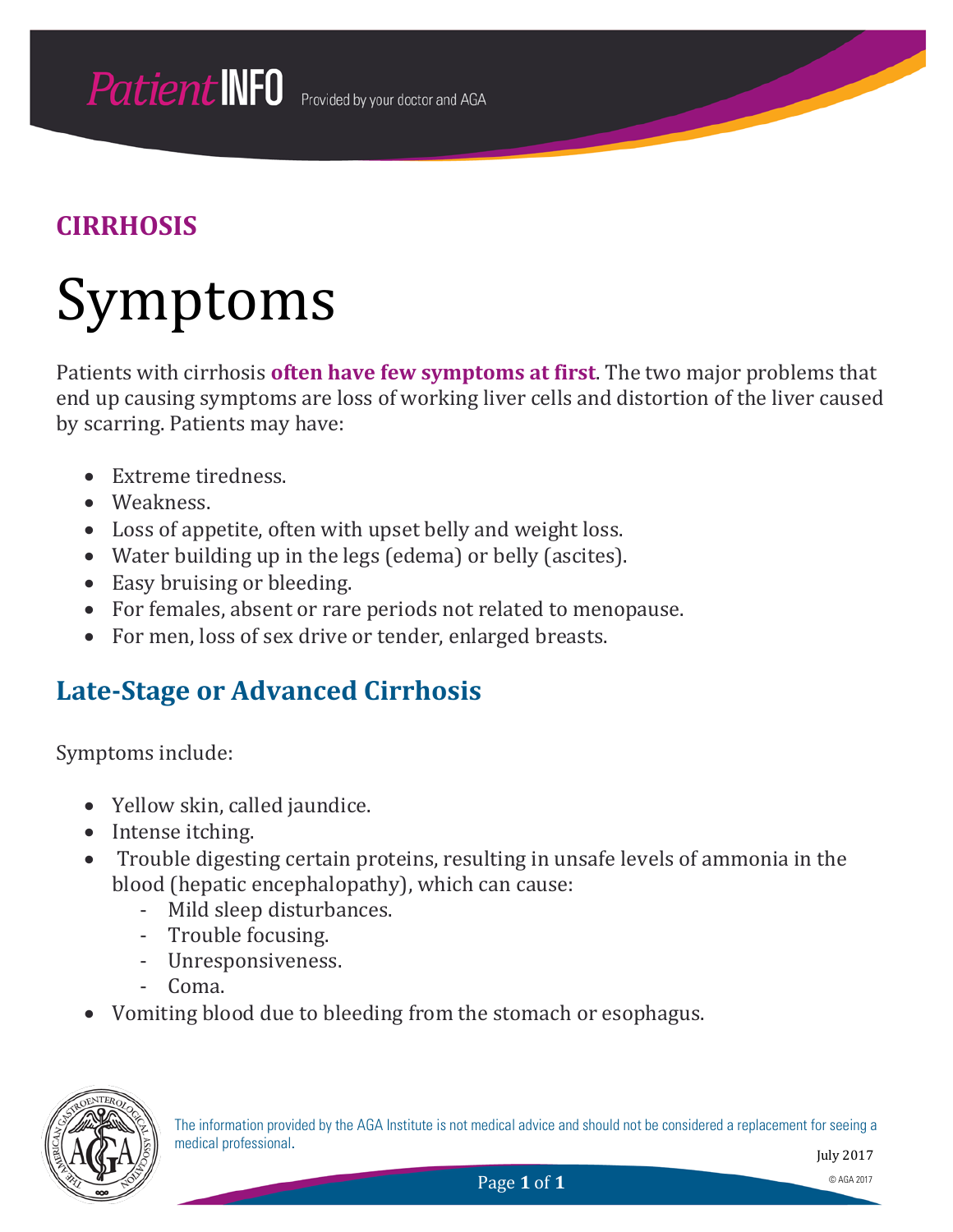## Causes

Cirrhosis has many causes. It can come from certain illnesses or disorders, direct harm to the liver cells, indirect harm by inflammation, or swelling, or a block in the bile ducts, which drain the liver cells of bile.

### **Common Causes of Direct Liver Harm**

- Long-term alcohol abuse.
- Chronic viral hepatitis (types B, C and D).
- Nonalcoholic fatty liver disease (NAFLD).
- Autoimmune hepatitis.
- Obesity.
- Inherited (passed down through family) illnesses, such as alpha-1-antitrypsin deficiency, among others.

### **Obesity**

As the rate of obesity rises, liver disease that may lead to cirrhosis, such as nonalcoholic fatty liver disease (NAFLD) and nonalcoholic steatohepatitis (NASH), may become more widespread. These health problems look like alcoholic liver disease, but they happen in people who drink little to no alcohol.

- Patients with NAFLD have fatty livers without inflammation or damage, which may not show any symptoms.
- NASH involves the buildup of fat in the liver cells, as well as inflammation of the liver, which can kill the liver cells and lead to cirrhosis.

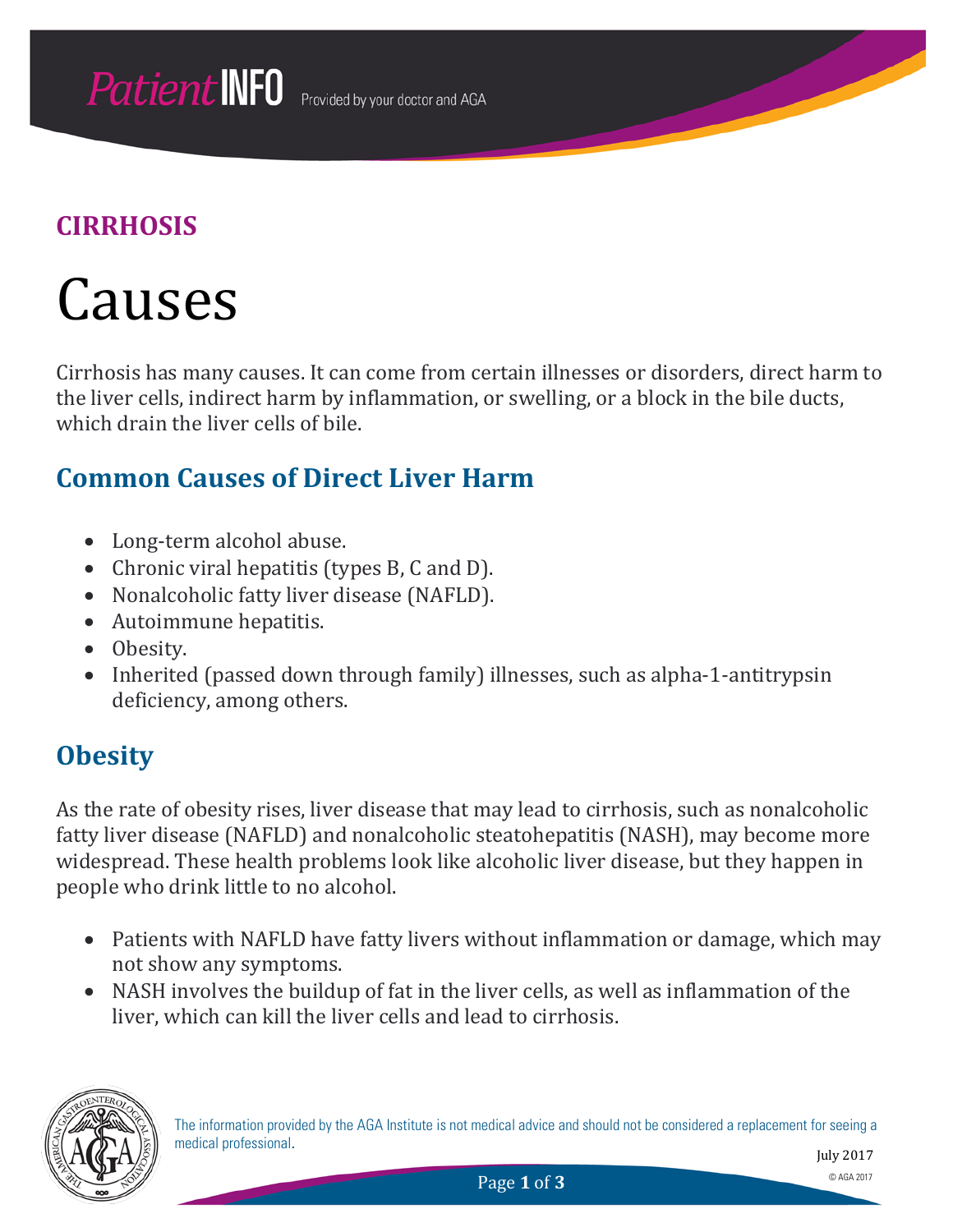### **Inherited Illnesses**

Two inherited illnesses result in the abnormal storage of metals in the liver, leading to tissue damage and cirrhosis.

#### **Wilson's disease**

- Patients store too much copper in the liver, brain, kidneys and corneas of the eyes.
- This is a rare health issue most often seen in children or young adults, not older patients.

#### **Hemochromatosis**

• Too much iron is taken in by the body, and the extra iron is deposited in the liver and other organs, such as the pancreas, skin, intestinal lining, heart and endocrine glands.

### **Common Causes of Indirect Harm by Way of Bile Duct Damage**

The bile ducts carry bile formed in the liver to the intestines, where the bile helps the body digest fat.

- Primary biliary cirrhosis: the liver's microscopic bile ducts are slowly destroyed.
- Primary sclerosing cholangitis: bile ducts inside and outside the liver become swollen and scarred.
- Biliary atresia: injury and loss of the bile ducts that are used for draining bile from the liver; found in newborn infants.

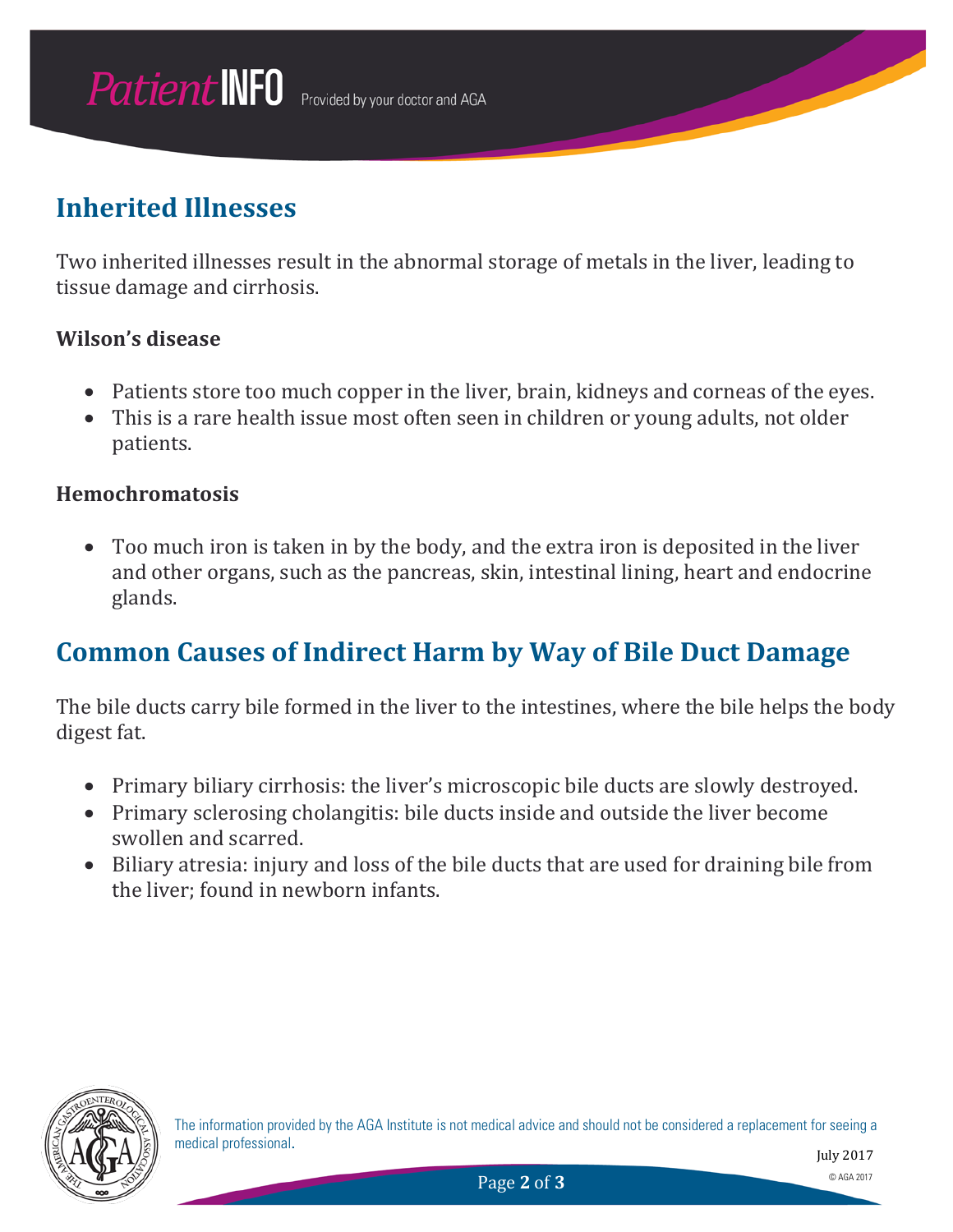

Rarely, medications may cause chronic liver disease and cirrhosis. **Talk to your doctor about which ones may pose a risk.**

There are many causes of cirrhosis that are less often seen, such as veno-occlusive disease, sarcoidosis (granulomatous liver disease), heart failure and chronic infections, like schistosomiasis and others.

If the cause of cirrhosis is still not clear after a full set of testing, it is termed "cryptogenic cirrhosis." As many as 10 percent of patients with cirrhosis fall into this grouping.



The information provided by the AGA Institute is not medical advice and should not be considered a replacement for seeing a medical professional.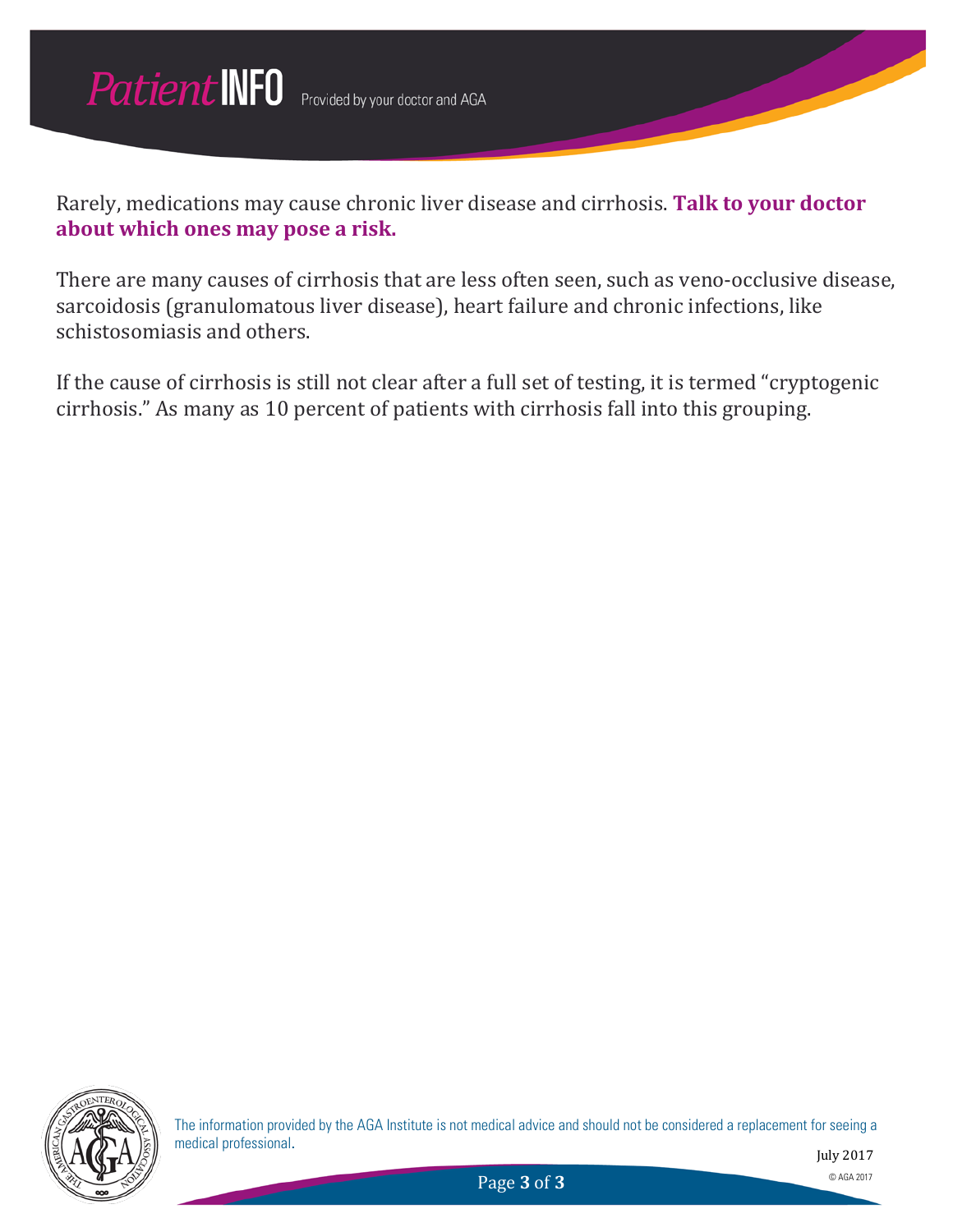## Getting Tested

Cirrhosis is found by using:

- Blood tests.
- Imaging studies (CT scan, MRI or ultrasound).
- Physical exam.
- Ultrasound-based transient elastography or MR (magnetic resonance) elastography.
	- Noninvasive.
	- Measures stiffness of the liver.
	- Results can be seen right away.
- Liver biopsy.
	- Taking a small piece of tissue from the liver to look at under a microscope.
	- Calls for hospitalization for half a day.
	- Local numbing is given and medicine to help you relax, if needed.

#### Cirrhosis – What to Know:

- **EXECT** Cirrhosis is when the liver is permanently scarred or injured.
- Cirrhosis can come from chronic conditions or overuse of alcohol.
- Cirrhosis can be managed, often with good diet and sometimes medication.



The information provided by the AGA Institute is not medical advice and should not be considered a replacement for seeing a medical professional.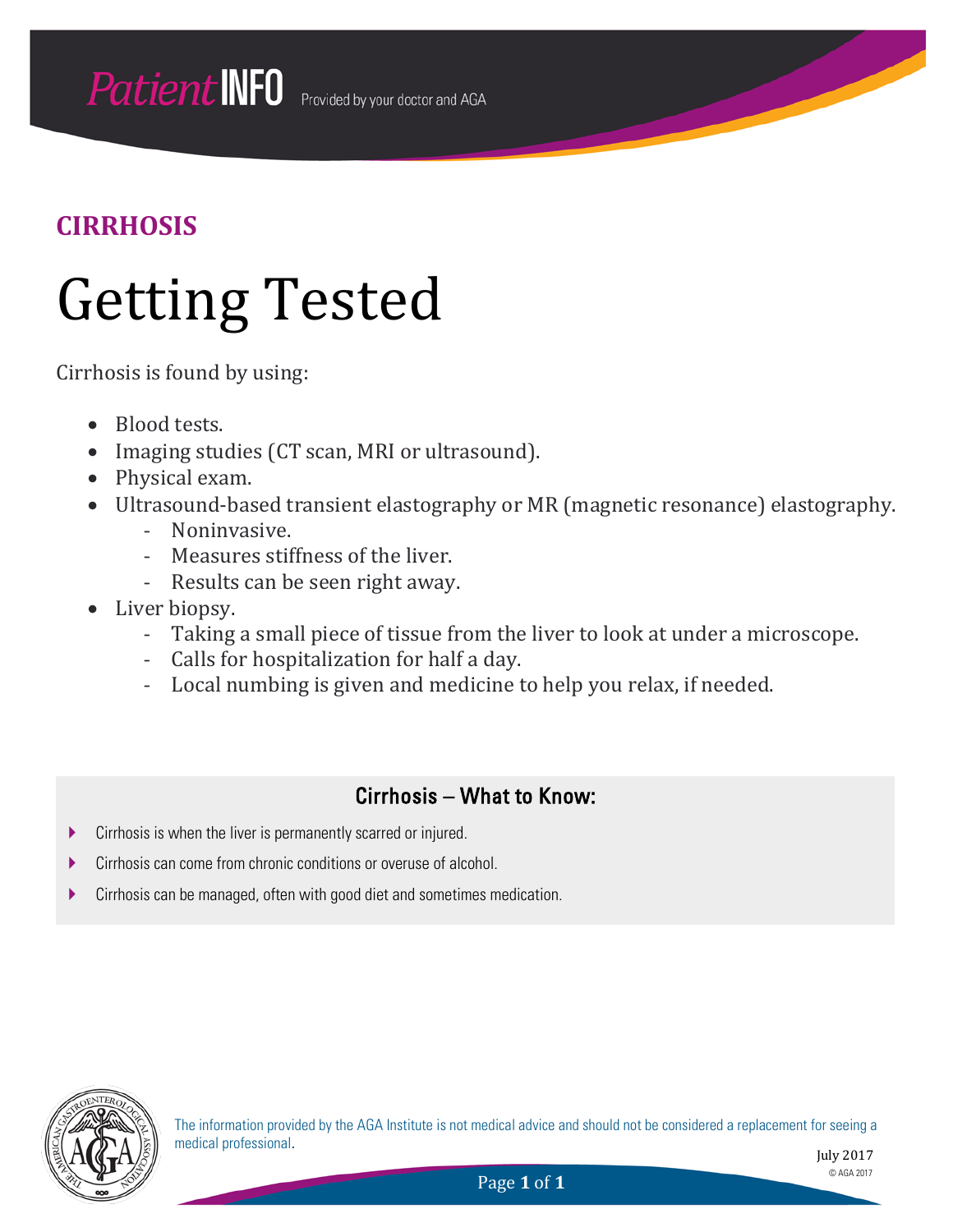## Treatment

Caring for cirrhosis is aimed at stopping or slowing liver damage and holding off complications.

### **General**

- In alcoholic cirrhosis, you must stop drinking alcohol to stop liver damage.
- Make sure that you are vaccinated for the flu each year, as well for pneumonia and hepatitis A and B.
- Talk to your doctor about any prescription or nonprescription medications you are taking, such as acetaminophen.

### **Diet**

Good eating habits are key to the care of advanced cirrhosis.

- Diets that have easy-to-digest forms of protein, such as legumes, poultry and fish, are important.
- A low-salt diet is vital if you have edema (swelling) or ascites (the buildup of fluid in the legs or belly).
- Eating less hard-to-digest proteins, such as red meat, result in fewer toxins in the digestive tract.
- Avoid eating raw seafood, as this may cause severe infections.

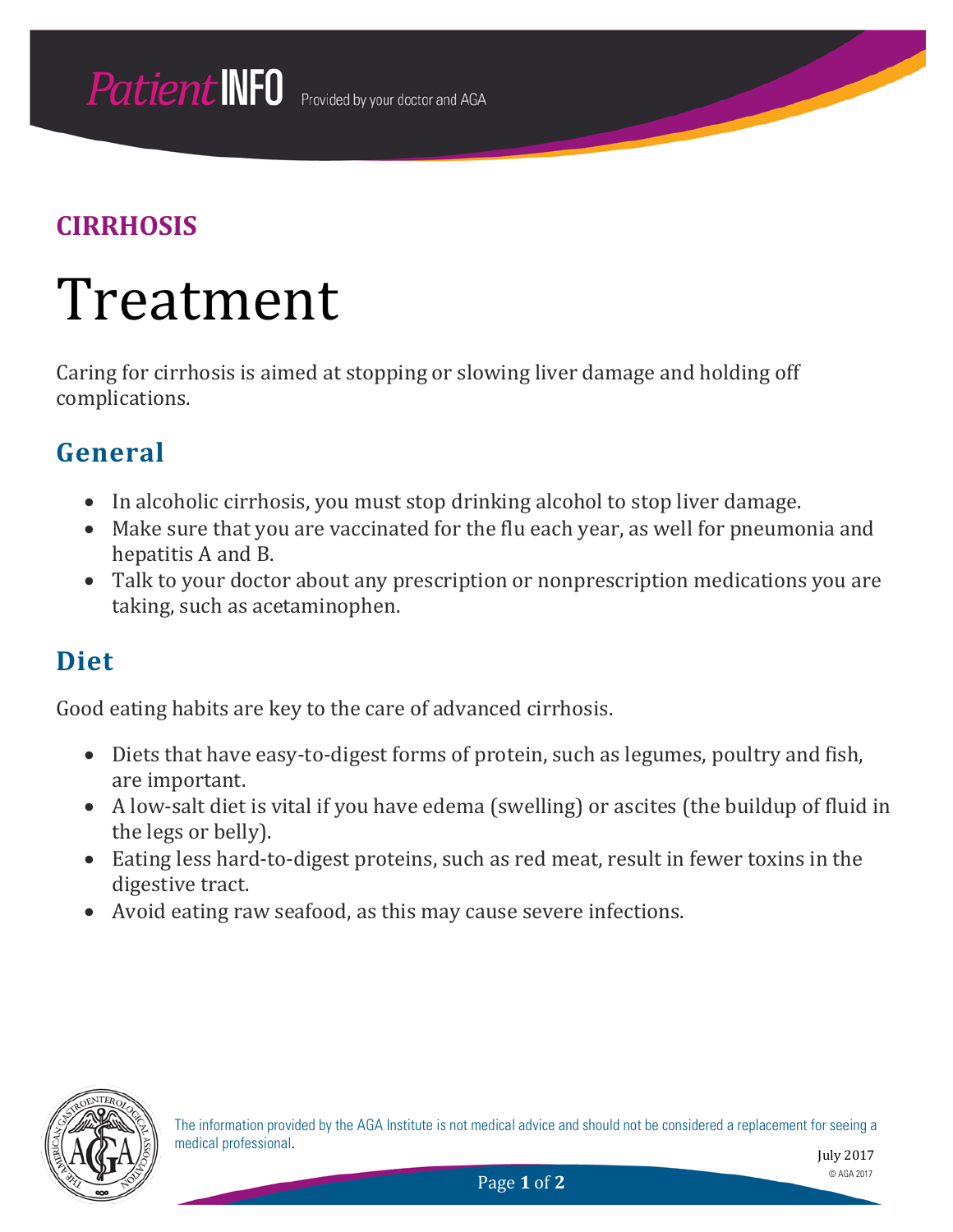### **Medication**

- If you have a certain type of hepatitis, your doctor may give you steroids or antiviral drugs to lessen liver-cell damage.
- If you have edema and ascites, you may be put on a low-salt diet and given diuretics, so that you make more urine to remove fluid and stop the swelling from coming back.
- Medications can control itching.

### **Liver Transplant**

- Transplant, taking all of a liver from a deceased person or part of liver from a healthy person, is an option for patients with advanced cirrhosis with liver failure.
- Long-term success rates of liver transplants are good.
- Thinking about a transplant requires visits with a team of doctors and lots of testing at a specialty transplant center. Talk to your doctor for more information.

Patients with cirrhosis often live healthy lives for many years. If complications happen, they can often be treated.

#### Cirrhosis – What to Know:

- Cirrhosis is when the liver is permanently scarred or injured.
- Cirrhosis can come from chronic conditions or overuse of alcohol.
- Cirrhosis can be managed, often with good diet and sometimes medication.



The information provided by the AGA Institute is not medical advice and should not be considered a replacement for seeing a medical professional.